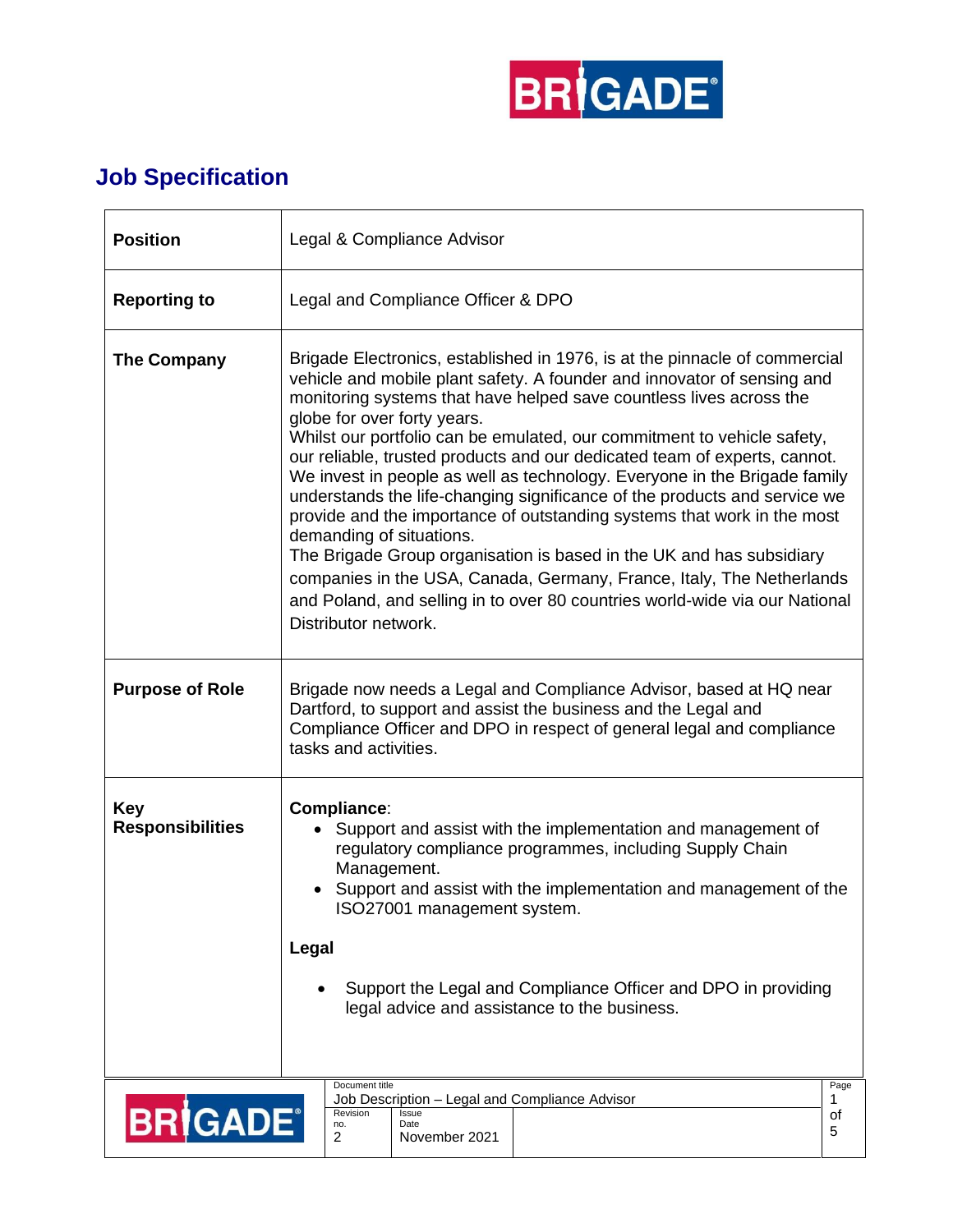

|                                  | <b>DPO</b><br>Support the DPO to ensure continued compliance with relevant<br>data protection legislation.                                                                                                            |
|----------------------------------|-----------------------------------------------------------------------------------------------------------------------------------------------------------------------------------------------------------------------|
| Key Tasks, but not<br>limited to | Conduct general enquiries or research on an ad hoc basis in relation<br>$\bullet$<br>to legal, compliance or data protection matters.<br>Liaise with 3 <sup>rd</sup> party advisors, including lawyers, insurance and |
|                                  | information security consultants.                                                                                                                                                                                     |
|                                  | Dealing with internal legal requirements/instructions and providing<br>relevant assistance and advice to relevant stakeholders, including:                                                                            |
|                                  | Reviewing and drafting of various contracts and legal<br>$\circ$<br>documents, including templates for ongoing business use;                                                                                          |
|                                  | Advising internal stakeholders and the business in relation<br>$\circ$<br>to legal matters, including contracts, legal risk and<br>compliance;                                                                        |
|                                  | Liaising and negotiating with relevant counterparts;<br>$\circ$                                                                                                                                                       |
|                                  | Generally serving as a central contact for internal<br>$\circ$<br>stakeholders in relation to legal matters/enquiries.                                                                                                |
|                                  | Assisting the Legal & Compliance Officer in implementing and<br>maintaining:                                                                                                                                          |
|                                  | an internal legal instruction and case management<br>$\circ$<br>framework.                                                                                                                                            |
|                                  | Legal contract/document register.                                                                                                                                                                                     |
|                                  | Legal register.<br>$\circ$                                                                                                                                                                                            |
|                                  | Dealing with correspondence and the collation of<br>information/documentation for purposes of disclosure in legal matters.                                                                                            |
|                                  | Dealing with ad hoc and ongoing tasks and projects in respect of the<br>ISO27001 management system, including reviewing and updating                                                                                  |

| Document title            | Job Description – Legal and Compliance Advisor | Page |
|---------------------------|------------------------------------------------|------|
| Revision<br>no.<br>c<br>_ | <b>Issue</b><br>Date<br>November 2021          | 0t   |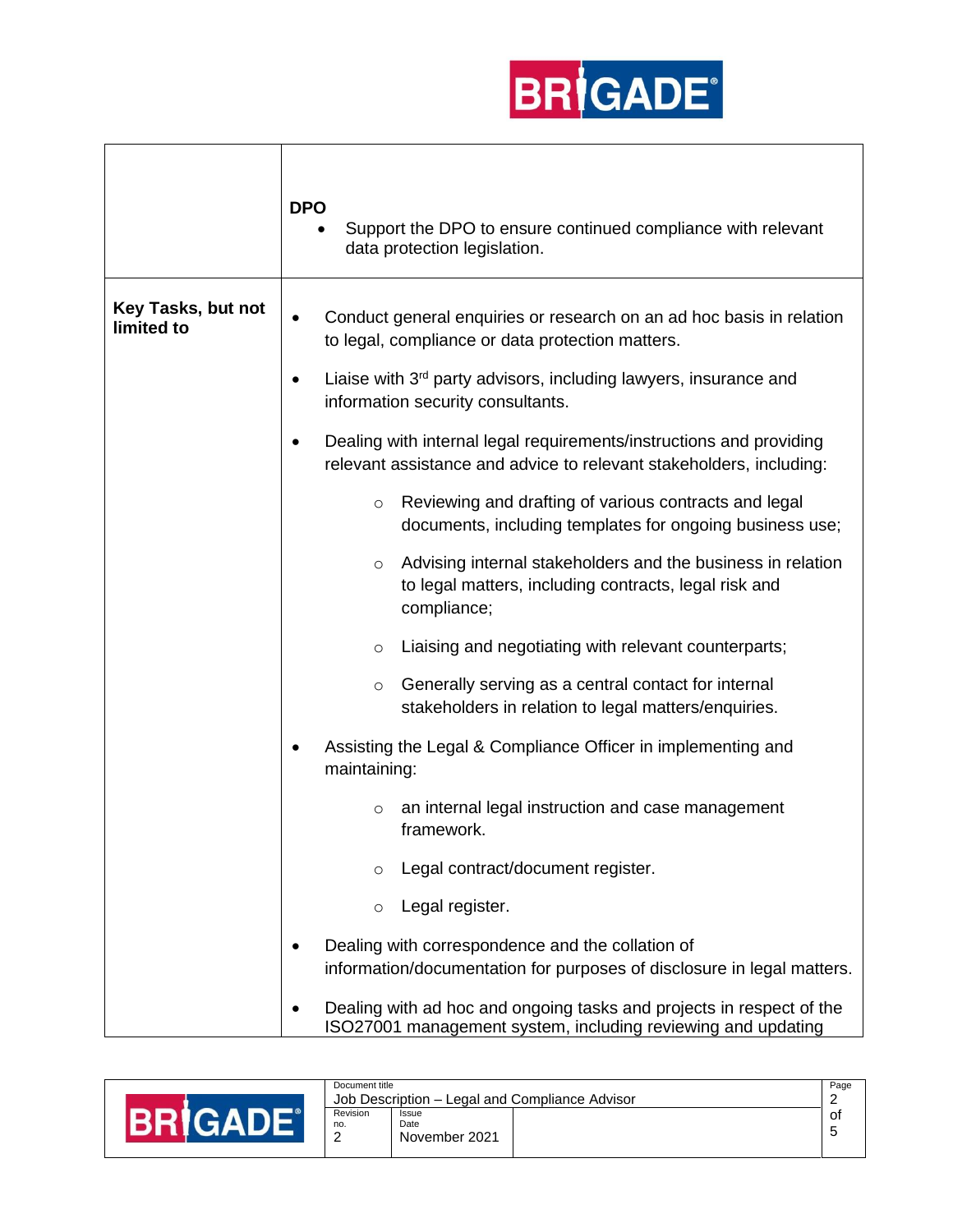

| registers and policies/procedures and assisting with staff awareness<br>and training programs. In particular:                                                                                                                                |
|----------------------------------------------------------------------------------------------------------------------------------------------------------------------------------------------------------------------------------------------|
| Managing the Management Action Log, ISMS Quality Control<br>$\circ$<br>Register and Monitoring & Measurement register                                                                                                                        |
| Annual review of all policies and procedures<br>$\circ$                                                                                                                                                                                      |
| Drafting roles and responsibility information sheets<br>$\circ$                                                                                                                                                                              |
| Arrange and manage relevant ISMS team meetings<br>$\circ$                                                                                                                                                                                    |
| Conduct ISMS inductions for new starters<br>$\circ$                                                                                                                                                                                          |
| Assisting with internal and external audits<br>$\circ$                                                                                                                                                                                       |
| Assisting the Legal and Compliance Officer with implementing and<br>monitoring of regulatory compliance programmes, including Anti-<br>Bribery and Corruption, Corporate Social Responsibility, Sanctions<br>and Modern Slavery, to include: |
| Drafting, reviewing and updating policies, procedures and<br>$\circ$<br>registers                                                                                                                                                            |
| Conducting, reviewing and updating Risk assessments<br>$\circ$                                                                                                                                                                               |
| Consulting and collaborating with departments to implement<br>$\circ$<br>policies and procedures                                                                                                                                             |
| Providing staff awareness and training<br>$\circ$                                                                                                                                                                                            |
| Assisting the GMM Supply Chain Management Project team in<br>implementing regulatory supply chain compliance.                                                                                                                                |
| Supporting the DPO in:                                                                                                                                                                                                                       |
| drafting, reviewing and updating documents, policies,<br>$\circ$<br>procedures and registers required under the UK GDPR and<br>Data Protection Act 2018                                                                                      |
| conducting data privacy impact assessments and legitimate<br>$\circ$<br>interest assessments                                                                                                                                                 |
| dealing with data protection issues and queries, including<br>$\circ$<br>breaches, and updating the data breach/incident register                                                                                                            |
| conducting research and liaising with the ICO when required<br>$\circ$                                                                                                                                                                       |
| acting as deputy DPO<br>$\circ$                                                                                                                                                                                                              |
|                                                                                                                                                                                                                                              |

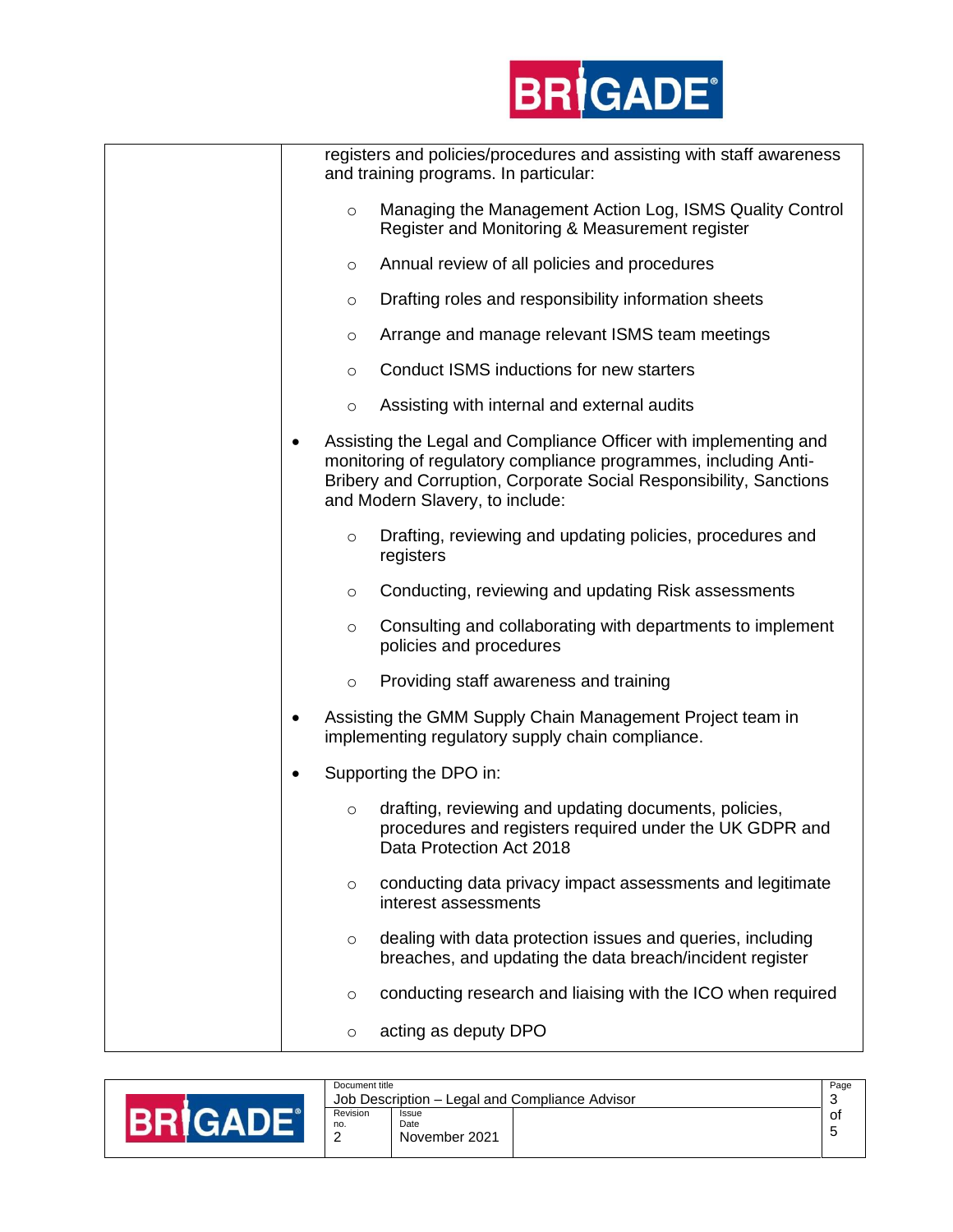

|  | $\circ$ | supporting Brigade's global subsidiaries in complying with<br>data protection obligations                |
|--|---------|----------------------------------------------------------------------------------------------------------|
|  | $\circ$ | providing staff awareness and training                                                                   |
|  | $\circ$ | implementing and maintaining document retention policies and<br>procedures                               |
|  |         | Updating and populating the Legal and Compliance, Data Protection<br>as well as ISO27001 intranet pages. |
|  |         | General administrative support and tasks as required.                                                    |

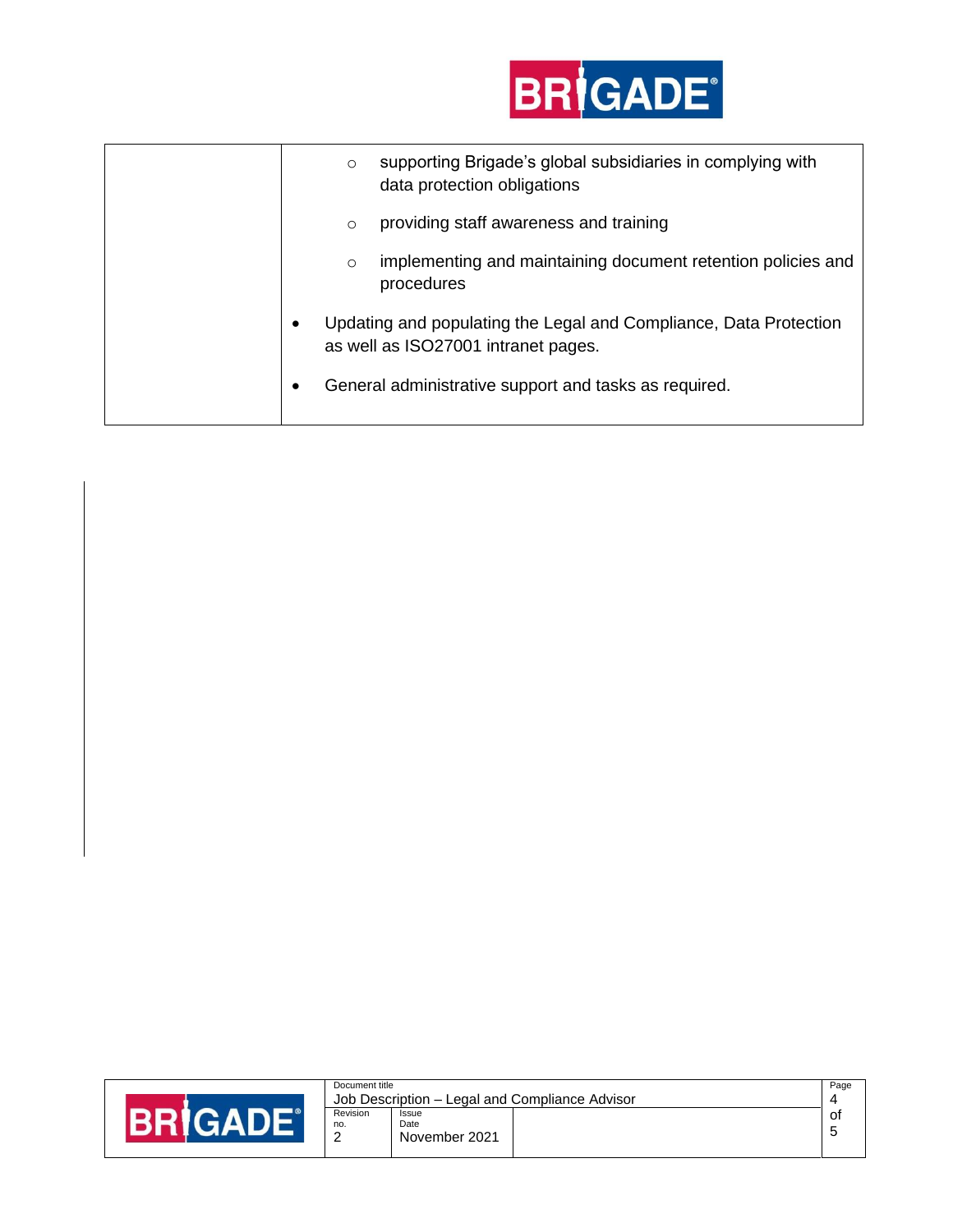

## **Person Specification**

 $\overline{\phantom{a}}$ 

| <b>Essential</b>                                                                                                                                                                | <b>Desirable</b>                                                                                                                                                                       |  |
|---------------------------------------------------------------------------------------------------------------------------------------------------------------------------------|----------------------------------------------------------------------------------------------------------------------------------------------------------------------------------------|--|
| <b>Education and Training</b>                                                                                                                                                   |                                                                                                                                                                                        |  |
| Educated to degree level<br>1<br>$\overline{2}$<br>Data Protection qualification                                                                                                | Paralegal, NQ or 1 year PQE commercial<br>solicitor                                                                                                                                    |  |
|                                                                                                                                                                                 | Compliance qualification                                                                                                                                                               |  |
| <b>Experience and Skills</b>                                                                                                                                                    |                                                                                                                                                                                        |  |
| Excellent oral and written communication skills.<br>1<br>2<br>Possess excellent planning and organisational<br>skills.                                                          | Legal background and basic<br>commercial/contract law knowledge                                                                                                                        |  |
| 3<br>Intermediate knowledge of MS Office applications,<br>including Excel, Visio, Word and Power Point                                                                          | <b>Experience in ISO Standards</b><br>Good understanding and working<br>knowledge of the Bribery Act 2010,<br>Modern Slavery Act 2015<br>as well as general supply chain<br>compliance |  |
|                                                                                                                                                                                 | Good understanding and working<br>knowledge of data protection, including<br>the UK Data Protection Act 2018, UK<br>GDPR and EU GDPR.                                                  |  |
| <b>Personality and Motivation</b>                                                                                                                                               |                                                                                                                                                                                        |  |
| A highly motivated individual; self-starter.<br>1                                                                                                                               |                                                                                                                                                                                        |  |
| <b>Interpersonal Skills</b>                                                                                                                                                     |                                                                                                                                                                                        |  |
| Ability to work independently as well as part of a<br>1.<br>team.<br>Possess the relationship skills necessary to work<br>2.<br>effectively in a global corporate organisation. |                                                                                                                                                                                        |  |

|           | Document title                |                                |                                                | Page     |
|-----------|-------------------------------|--------------------------------|------------------------------------------------|----------|
|           |                               |                                | Job Description – Legal and Compliance Advisor |          |
| <b>RR</b> | Revision<br>no.<br>$\sqrt{2}$ | Issue<br>Date<br>November 2021 |                                                | .ot<br>∽ |